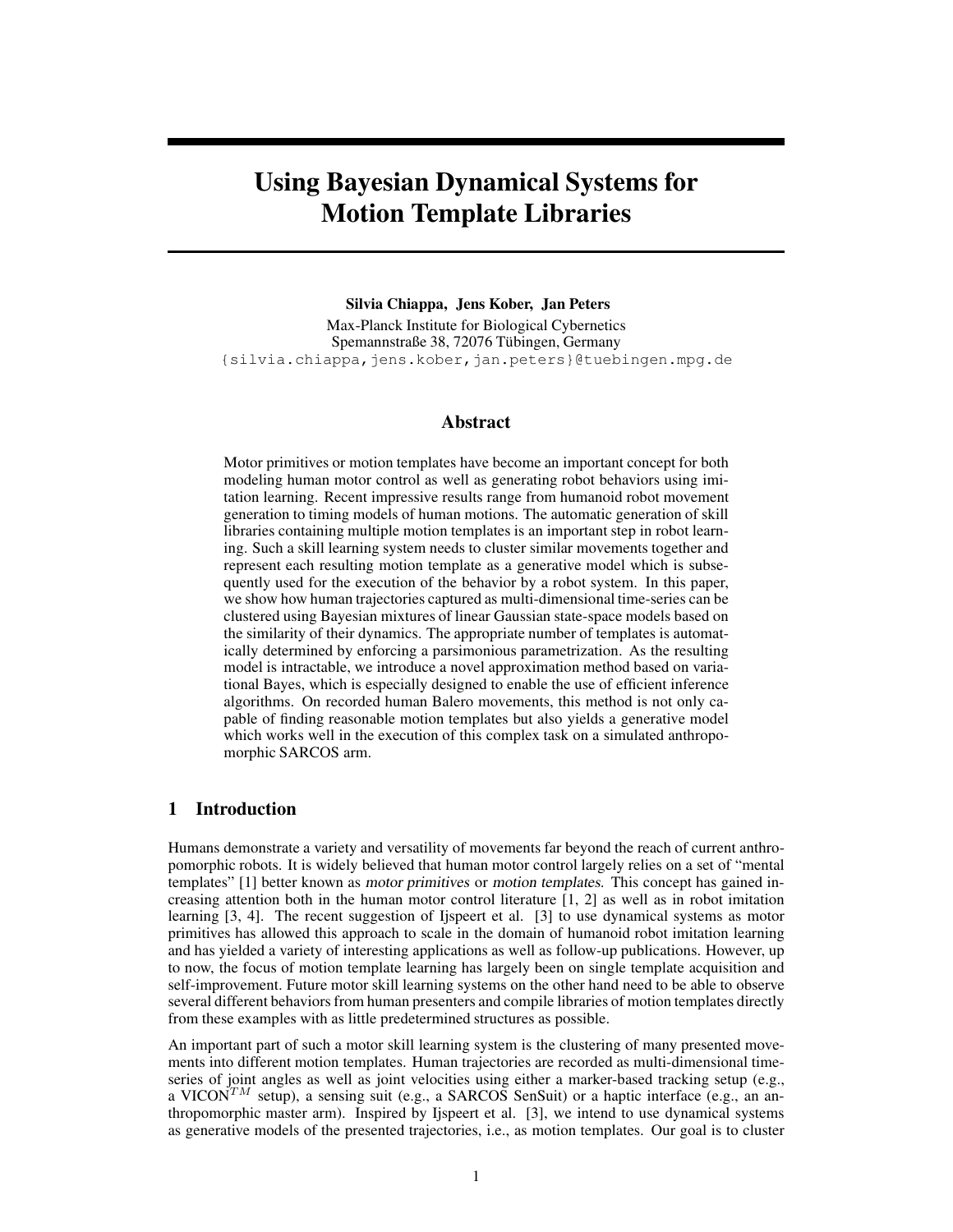these multi-dimensional time-series automatically into a small number of motion templates without pre-labeling of the trajectories or assuming an a priori number of templates. Thus, the system has to discover the underlying motion templates, determine the number of templates as well as learn the underlying skill sufficiently well for robot application.

In principle, one could use a non-generative clustering approach (e.g., a type of K-means) with a method for selecting an appropriate number of clusters and, subsequently, fit a generative model to each cluster. Here we prefer to take a different approach in which the clustering and learning of the underlying time-series dynamics are performed at the same time. This way we aim at ensuring that each obtained cluster can be modeled well by its representative generative model.

To date the majority of the work on time-series clustering using generative models has focused on static mixture models. Clustering long or high-dimensional time-series is hard when approached with static models, such that collapsing the trajectories to a few relevant features is often required. This problem would be severe for a high-dimensional motor learning system where the data needs to be represented at high sampling rates in order to ensure the capturing of all relevant details for motor skill learning. In addition, it is difficult to ensure smoothness when the time-series display high variability and, therefore, to obtain accurate generative models with static approaches.

A natural alternative is to use mixtures of temporal models which explicitly model the dynamics of the time-series. In this paper, we use Mixtures of Linear Gaussian State-Space Models (LGSSMs). LGSSMs are probabilistic temporal models which, despite their computational simplicity, can represent many natural dynamical processes [5]. As we will see later in this paper, LGSSMs are powerful enough to model our time-series sufficiently accurately.

For determining the number of clusters, most probabilistic approaches in the past used to train a separate model for each possible cluster configuration, and then select the one which would optimize the trade-off between accuracy and complexity, as measured for example by the Bayesian Information Criterion [6, 7]. The drawback of these approaches is that training many separate models can lead to a large computational overhead, such that heuristics are often needed to restrict the number of possible cluster configurations [7].

A less computationally expensive alternative is offered by recent Bayesian approaches where the model parameters are treated as random variables and integrated out yielding the marginal likelihood of the data. An appropriate prior distribution can be used to enforce a sparse representation, i.e., to select the smallest set of parameters that explains the data well by making the remaining parameters inactive. As a result, the structure selection can be achieved within the model, without the need to train and compare several separate models.

As a Bayesian treatment of the Mixtures of Linear Gaussian State-Space Models is intractable, we introduce a deterministic approximation based on variational Bayes. Importantly, our approximation is especially designed to enable the use of standard LGSSM inference methods for the hidden state variables, which has the advantage of minimizing numerically instabilities.

As a realistically difficult scenario in this first step towards large motor skill libraries, we have selected the game of dexterity Balero (also known as Ball-In-A-Cup or Kendama, see [8]) as an evaluation platform. Several substantially different types of movements exist for performing this task and humans tend to have a large variability in movement execution [9]. From a robotics point of view, Balero can be considered sufficiently complex as it involves movements in all major seven degrees of freedom of a human arm as well as an anthropomorphic robot arm. We are able to show that the presented method gives rise to a reasonable number of clusters representing quite distinct movements and that the resulting generative models can be used successfully as motion templates in physically realistic simulations.

In the remainder of the paper, we will proceed as follows. We will first introduce a generative approach for clustering and modeling multi-dimensional time-series with Bayesian Mixtures of LGSSMs and describe how this approach can be made tractable using a variational approximation. We will then show that the resulting model can be used to infer the motion templates underlying a set of human demonstrations, and give evidence that the generative model representing each motion template is sufficiently accurate for control in a mechanically plausible simulation of the SARCOS Master Arm.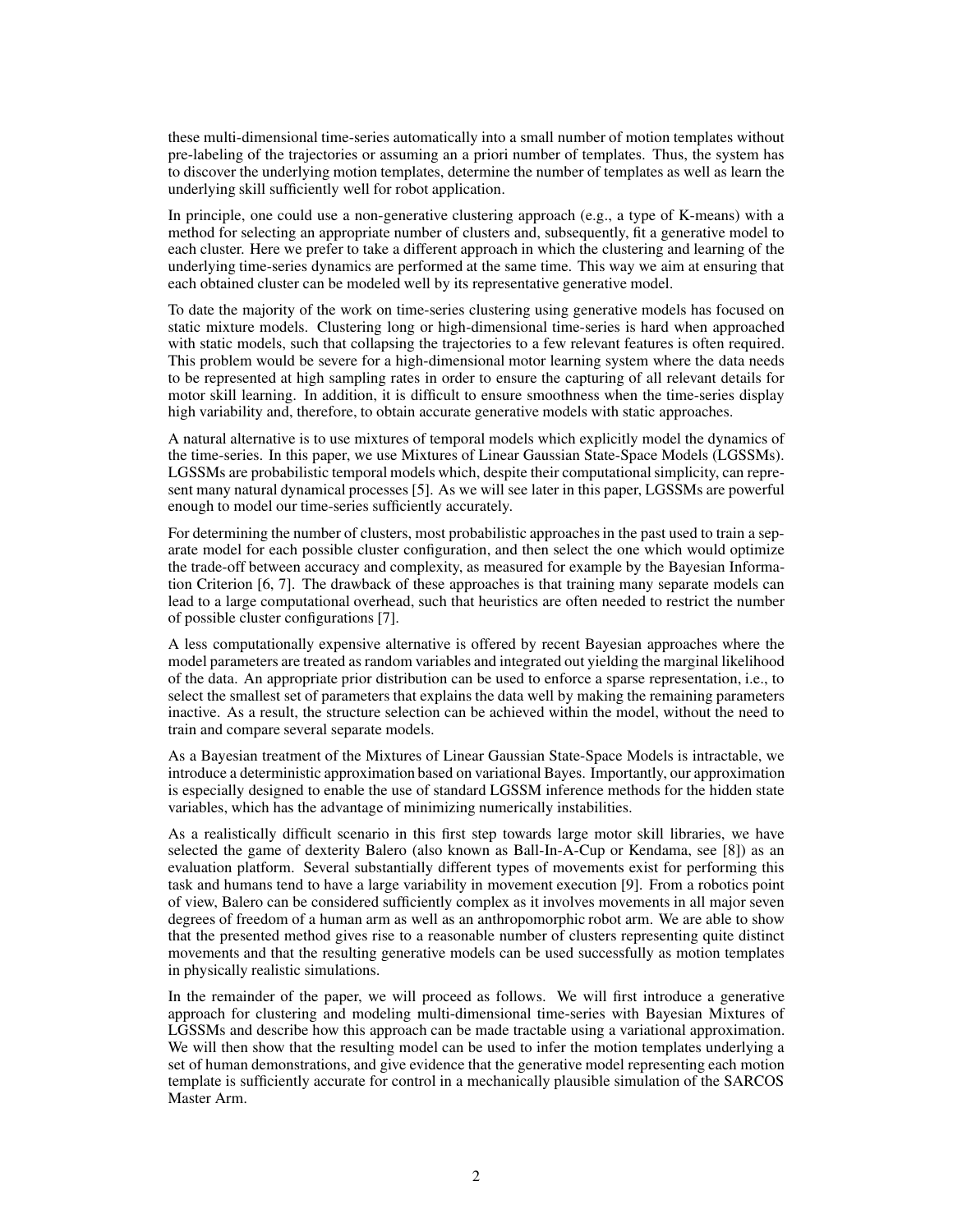# **2 Bayesian Mixtures of Linear Gaussian State-Space Models**

Our goal is to model both human and robot movements in order to build motion template libraries. In this section, we describe our Bayesian modeling approach and discuss both the underlying assumptions as well as how the structure of the model is selected. As the resulting model is not tractable for analytical solution, we introduce an approximation method based on variational Bayes.

## **2.1 Modeling Approach**

In our Bayesian approach to Mixtures of Linear Gaussian State-Space Models (LGSSMs), we are given a set of N time-series<sup>1</sup>  $v_{1:T}^{1:N}$  of length T for which we define with the following marginal likelihood

$$
p(v_{1:T}^{1:N}|\hat{\Theta}^{1:K},\gamma) = \sum_{z^{1:N}} \int_{\Theta^{1:K}} p(v_{1:T}^{1:N}|z^{1:N},\Theta^{1:K}) p(\Theta^{1:K}|\hat{\Theta}^{1:K}) \int_{\pi} p(z^{1:N}|\pi) p(\pi|\gamma),
$$

where  $z^n \in \{1, ..., K\}$  indicates which of a set of K LGSSMs generated the sequence  $v_{1:T}^n$ . The parameters of LGSSM  $k$  are denoted by  $\Theta^k$  and have a prior distribution depending on hyperparameters  $\hat{\Theta}^k$ . The K-dimensional vector  $\pi$  includes the prior probabilities of the time-series generation for each LGSSM and has prior distribution hyperparameter  $\gamma$ .

The optimal hyperparameters are estimated by type-II maximum likelihood [10], i.e., by maximizing the marginal likelihood over  $\hat{\Theta}^{1:K}$  and  $\gamma$ . Clustering can be performed by inferring the LGSSM that most likely generated the sequence  $v_{1:T}^n$  by computing  $\arg \max_k p(z^n = k | v_{1:T}^{1:N}, \hat{\Theta}^{1:K}, \gamma)$ .

**Modeling**  $p(v_{1:T}^{1:N} | z^{1:N}, \hat{\Theta}^{1:K})$ . As a generative temporal model for each time-series, we employ a Linear Gaussian State-Space Model [5] that assumes that the observations  $v_{1:T}$  , with  $v_t \in \Re^V,$ are generated from a latent Markovian linear dynamical system with hidden states  $h_{1:T}$ , with  $h_t \in \Re^H$ , according to<sup>2</sup>

$$
v_t = Bh_t + \eta_t^v, \eta_t^v \sim \mathcal{N}(0_V, \Sigma_V), \qquad h_t = Ah_{t-1} + \eta_t^h, \eta_t^h \sim \mathcal{N}(\mu_t, \Sigma_H). \tag{1}
$$

Standard LGSSMs assume a zero-mean hidden-state noise ( $\mu_t \equiv 0_H$ ). In our application the use of a time-dependent mean  $\mu_t \neq 0_H$  leads to a superior modeling accuracy. A probabilistic formulation of the LGSSM is given by

$$
p(v_{1:T}, h_{1:T}|\Theta) = p(v_1|h_1, \Theta)p(h_1|\Theta) \prod_{t=2}^{T} p(v_t|h_t, \Theta)p(h_t|h_{t-1}, \Theta),
$$

with  $p(h_t|h_{t-1}, \Theta) = \mathcal{N}(Ah_{t-1} + \mu_t, \Sigma_H), p(h_1|\Theta) = \mathcal{N}(\mu_1, \Sigma), p(v_t|h_t, \Theta) = \mathcal{N}(Bh_t, \Sigma_V),$ and  $\Theta = \{A, B, \Sigma_H, \Sigma_V, \mu_{1:T}, \Sigma\}$ . Due to the simple structure of the model, performing inference, that is to compute quantities such as  $p(h_t|v_{1:T}, \Theta)$ , can be efficiently achieved in  $O(T)$  operations.

In the presented Bayesian approach, we define a prior distribution  $p(\Theta|\hat{\Theta})$  over the parameters  $\Theta$ where  $\Theta$  are the associated hyperparameters. More specifically, we define zero-mean Gaussians on the elements of  $A$  and on the columns of  $B$  by<sup>3</sup>

$$
p\left(A|\alpha,\Sigma_{H}^{-1}\right) = \prod_{i,j=1}^{H} \frac{\alpha_{ij}^{1/2}}{\sqrt{2\pi \left[\Sigma_{H}\right]_{ii}}} e^{-\frac{\alpha_{ij}}{2}\left[\Sigma_{H}^{-1}\right]_{ii} A_{ij}^{2}}, p\left(B|\beta,\Sigma_{V}^{-1}\right) = \prod_{j=1}^{H} \frac{\beta_{j}^{V/2}}{\sqrt{|2\pi \Sigma_{V}|}} e^{-\frac{\beta_{j}}{2}B_{j}^{\mathsf{T}}\Sigma_{V}^{-1}B_{j}},
$$

where  $\alpha$  and  $\beta$  are a set of hyperparameters which need to be optimized. We make the assumption that  $\Sigma_H^{-1}$ ,  $\Sigma_V^{-1}$  and  $\Sigma^{-1}$  are diagonal and define Gamma distributions on them. For  $\mu_1$  we define a zero-mean Gaussian prior, while we formally treat  $\mu_{2:T}$  as hyperparameters and determine their

 ${}^{1}v_{1:T}^{1:N}$  is a shorthand for  $\{v_1^1, \ldots, v_T^1, \ldots, v_1^N, \ldots, v_T^N\}$ .

<sup>&</sup>lt;sup>2</sup>Here,  $\mathcal{N}(m, S)$  denotes a Gaussian with mean m and covariance S, and  $0<sub>X</sub>$  denotes an X-dimensional zero vector. The initial latent state  $h_1$  is drawn from  $\mathcal{N}(\mu_1, \Sigma)$ .

 ${}^3[X]_{ij}$  and  $X_j$  denote the ij-th element and the j-th column of matrix X respectively. The dependency of the priors on  $\Sigma_H$  and  $\Sigma_V$  is chosen specifically to render a variational implementation feasible.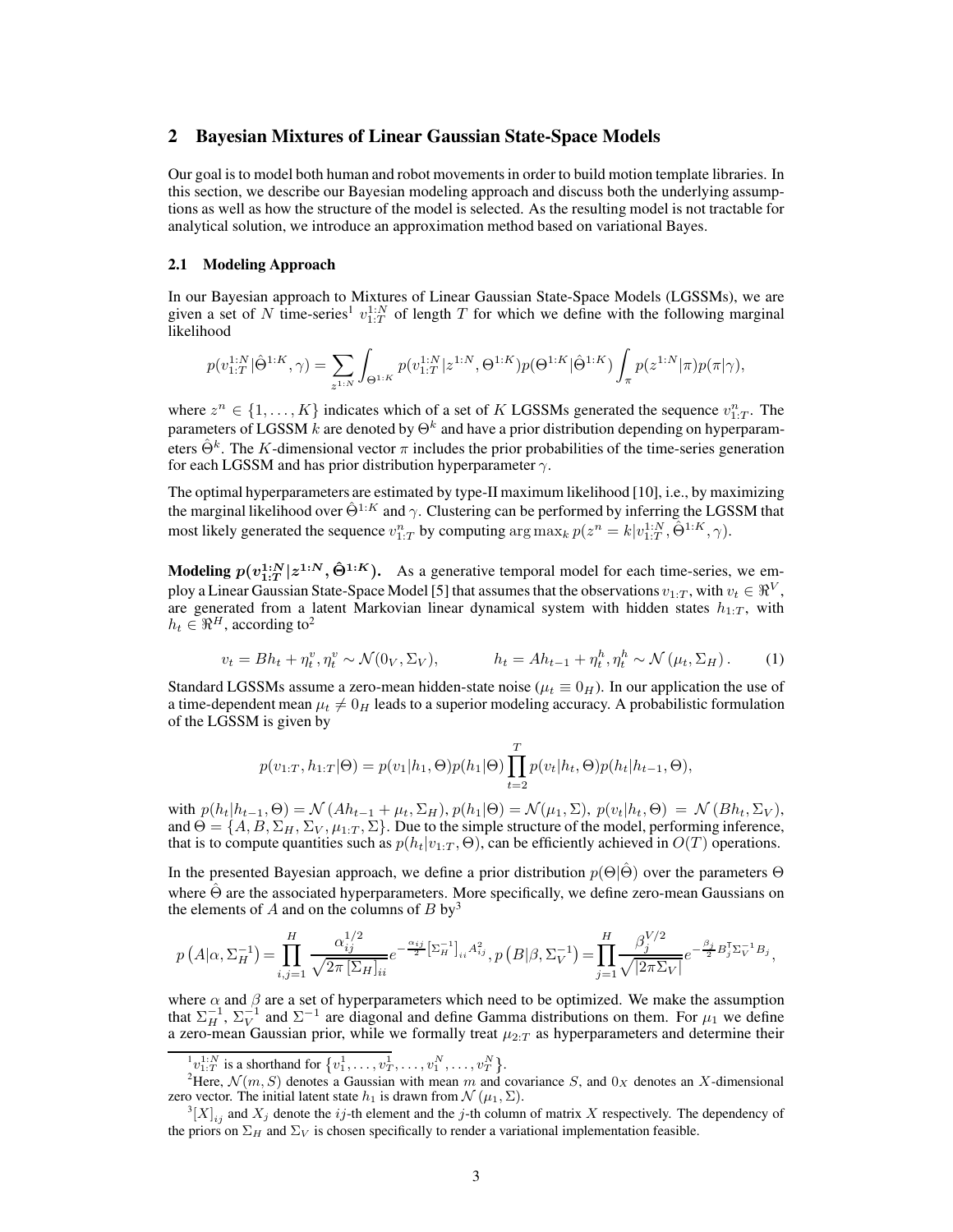optimal values. These choices are made in order to render our Bayesian treatment feasible and to obtain a sparse parametrization, as discussed in more details below.

In the resulting mixture model, we consider a set of  $K$  such Bayesian LGSSMs. The joint distribution over all sequences given the indicator variables and hyperparameters is defined as

$$
p(v_{1:T}^{1:N}|z^{1:N}, \hat{\Theta}^{1:K}) = \int_{\Theta^{1:K}} \left\{ \prod_{n=1}^{N} p(v_{1:T}^{n}|z^{n}, \Theta^{1:K}) \right\} \prod_{k=1}^{K} p(\Theta^{k}|\hat{\Theta}^{k}),
$$

where  $p(v_{1:T}^n | z^n = k, \Theta^{1:K}) \equiv p(v_{1:T}^n | \Theta^k)$  denotes the probability of time-series  $v_{1:T}^n$  given that parameters  $\Theta^k$  have been employed to generate it.

**Modeling**  $p(z^{1:N}|\gamma)$ . As prior for  $\pi$ , we define a symmetric Dirichlet distribution

$$
p(\pi|\gamma) = \frac{\Gamma(\gamma)}{\Gamma(\gamma/K)^K} \prod_{k=1}^K \pi_k^{\gamma/K-1},
$$

where  $\Gamma(\cdot)$  is the Gamma function and  $\gamma$  denotes a hyperparameter that needs to be optimized. This distribution is conjugate to the multinomial, which greatly simplifies our Bayesian treatment. To model the joint indicator variables, we define

$$
p(z^{1:N}|\gamma) = \int_{\pi} \left\{ \prod_{n=1}^{N} p(z^n|\pi) \right\} p(\pi|\gamma), \text{ where } p(z^n = k|\pi) \equiv \pi_k.
$$

Such Bayesian approach favors simple model structures. In particular, the priors on  $A^k$  and  $B^k$  enforce a sparse parametrization since, during learning, many  $\alpha_{ij}^k$  and  $\beta_j^k$  get close to infinity whereby (the posterior distribution of)  $A_{ij}^k$  and  $B_j^k$  get close to zero (see [11] for an analysis of this pruning effect). This enables us to achieve structure selection within the model. Specifically, this approach ensures that the unnecessary LGSSMs are pruned out from the model during training (for certain  $k$ , all elements of  $B^k$  are pruned out such that LGSSM k becomes inactive  $(p(z^n = k|v^{1:N}_{1:T}, \hat{\Theta}^{1:K}, \gamma) = 0$ for all  $n$ ).

## **2.2 Model Intractability and Approximate Solution**

The Bayesian treatment of the model is non-trivial as the integration over the parameters  $\Theta^{1:K}$  and  $\pi$ renders the computation of the required posterior distributions intractable. This problem results from the coupling in the posterior distributions between the hidden state variables  $h_{1:T}^{1:N}$  and the parameters  $\Theta^{1:K}$  as well as between the indicators  $z^{1:N}$  and  $\pi$ ,  $\Theta^{1:K}$ . To deal with this intractability, we use a deterministic approximation method based on variational Bayes.

**Variational Approximation.** In our variational approach we introduce a new distribution  $q$  and make the following approximation<sup>4</sup>

$$
p(z^{1:N}, h_{1:T}^{1:N}, \Theta^{1:K}|v_{1:T}^{1:N}, \hat{\Theta}^{1:K}, \gamma) \approx q(h_{1:T}^{1:N}|z^{1:N})q(z^{1:N})q(\Theta^{1:K}).
$$
\n(2)

That is, we approximate the posterior distribution of the hidden variables of the model by one in which the hidden states are decoupled from the parameters given the indicator variables and in which the indicators are decoupled from the parameters.

The approximation is achieved with a variational expectation-maximization algorithm which minimizes the KL divergence between the right and left hand sides of Equation (2), or, equivalently, maximizes a tractable lower bound on the log-likelihood  $\log p(v_{1:T}^{1:N} | \hat{\Theta}^{1:K}, \gamma) \ge \mathcal{F}(\hat{\Theta}^{1:K}, \gamma, q)$  with respect to q for fixed  $\hat{\Theta}^{1:K}$  and  $\gamma$  and vice-versa. Observation  $v_t^n$  is then placed in the most likely LGSSM by computing  $\arg \max_k q(z^n = k)$ .

<sup>&</sup>lt;sup>4</sup>Here, we describe a collapsed approximation over  $\pi$  [13]. To simplify the notation, we omit conditioning on  $v_{1:T}^{1:N}$ ,  $\hat{\Theta}^{1:K}$ ,  $\gamma$  for the q distribution.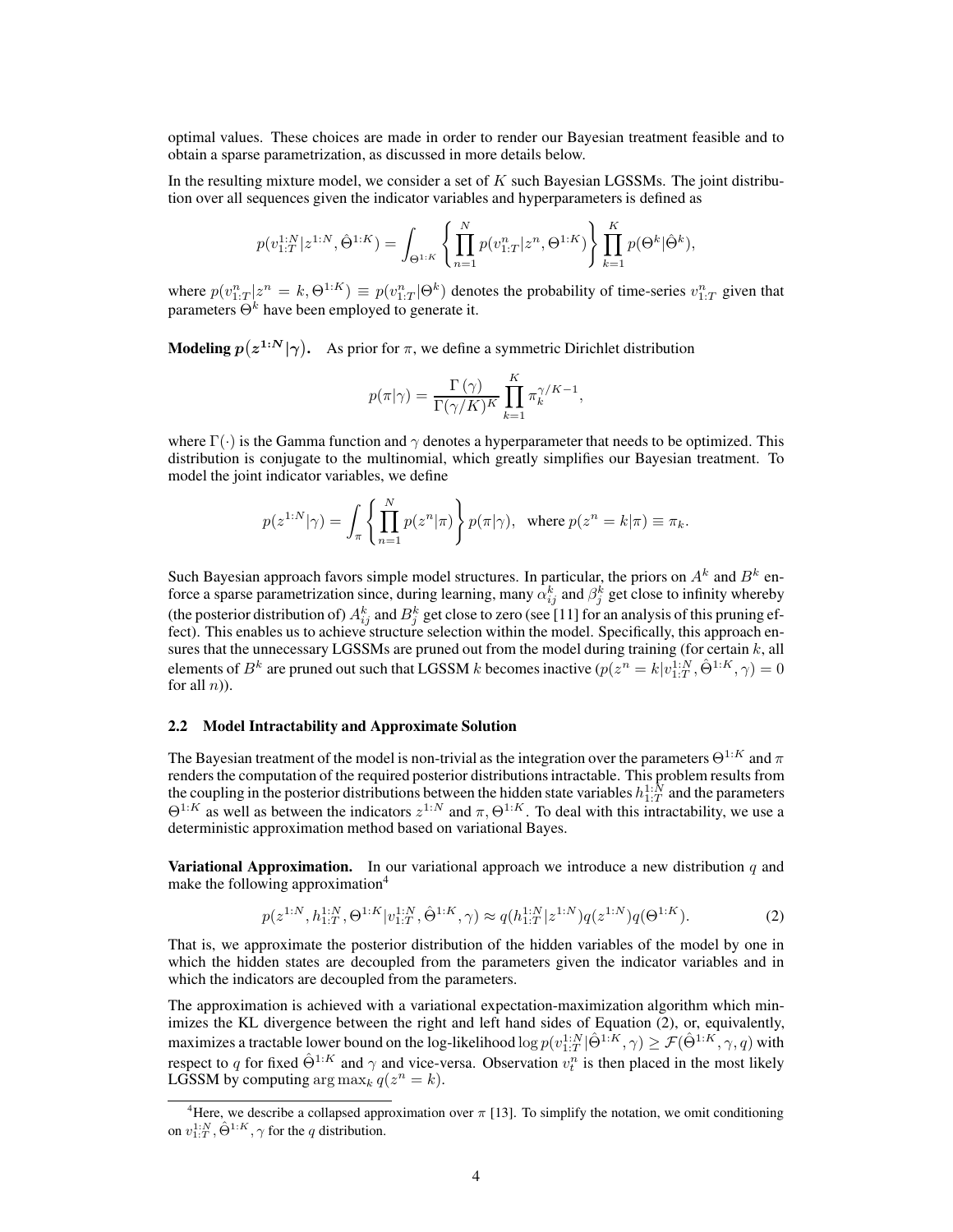

Figure 1: This figure shows one of the Balero motion templates found by our clustering method, i.e., the cluster C2 in Figure 2. Here, a sideways movement with a subsequent catch is performed and the uppermost row illustrates this movement with a symbolic sketch. The middle row shows an execution of the movement generated with the LGSSM representing the cluster C2. The lowest row shows a recorded human movement which was attributed to cluster C2 by our method. Note that movements generated from LGSSMs representing other clusters differ significantly.

**Resulting Updates.** While the space does not suffice for complete derivation, we will briefly sketch the updates for  $q$ . Additional details and the updates for the hyperparameters can be found in [12]. The updates consist of a parameter update, an indicator variable update and a latent state update. First, the approximate parameter posterior is given by

$$
q(\Theta^k) \propto p(\Theta^k|\hat{\Theta}^k)e^{\sum_{n=1}^N q(z^n=k)\left\langle \log p(v_{1:T}^n,h_{1:T}^n|\Theta^k)\right\rangle_{q(h_{1:T}^n|z^n=k)},
$$

where  $\langle \cdot \rangle_q$  denotes expectation with respect to q. The specific choice for  $p(\Theta^k | \hat{\Theta}^k)$  makes the computation of this posterior relatively straightforward, since  $q(\Theta^k)$  is a distribution of the same type. Second, the approximate posterior over the indicator variables is given by

$$
q(z^n = k) \propto e^{H_q(h_{1:T}^n | z^n = k) + \langle \log p(z^n = k | z^{-n}, \gamma) \rangle} \prod_{m \neq n} q(z^m) e^{\langle \log p(v_{1:T}^n, h_{1:T}^n | \Theta^k) \rangle} q(h_{1:T}^n | z^n = k) q(\Theta^k)
$$

where  $H_q(x)$  denotes the entropy of the distribution  $q(x)$  and  $z^{-n}$  includes all indicator variables except for  $z^n$ . Due to the choice of a Dirichlet prior, the term  $p(z^n = k|z^{-n}, \gamma) = \int_{\pi} p(z^n = k)$  $k|z^{-n}, \pi)p(\pi, \gamma)$  can be determined analytically. However, the required average over this term is  $k|z^{-n}, \pi)p(\pi, \gamma)$  can be determined analytically. However, the required average over this term is computationally expensive, and, thus, we approximate it using a second order expansion [13]. The third and most challenging update is the one of the hidden states

$$
q\left(h_{1:T}^n|z^n=k\right) \propto e^{\left\langle\log p\left(v_{1:T}^n, h_{1:T}^n|\Theta^k\right)\right\rangle_{q\left(\Theta^k\right)}}.\tag{3}
$$

,

Whilst computing this joint density is relatively straightforward, the parameter and indicator variable updates require the non-trivial estimation of the posterior averages  $\langle h_t^n \rangle$  and  $\langle h_t^n h_{t-1}^n \rangle$  with respect to this distribution. Following a similar approach to the one proposed in [14] for the Bayesian LGSSM, we reformulate the rhs of Equation (3) as proportional to the distribution of an augmented LGSSM such that standard inference routines for the LGSSM can be used.

## **3 Results**

In this section we show that the model presented in Section 2 can be used effectively both for inferring the motion templates underlying a set of human trajectories and for approximating motion templates with dynamical systems. For doing so, we take the difficult task of Balero, also known as Ball-In-A-Cup or Kendama, and collect human executions of this task using a motion capture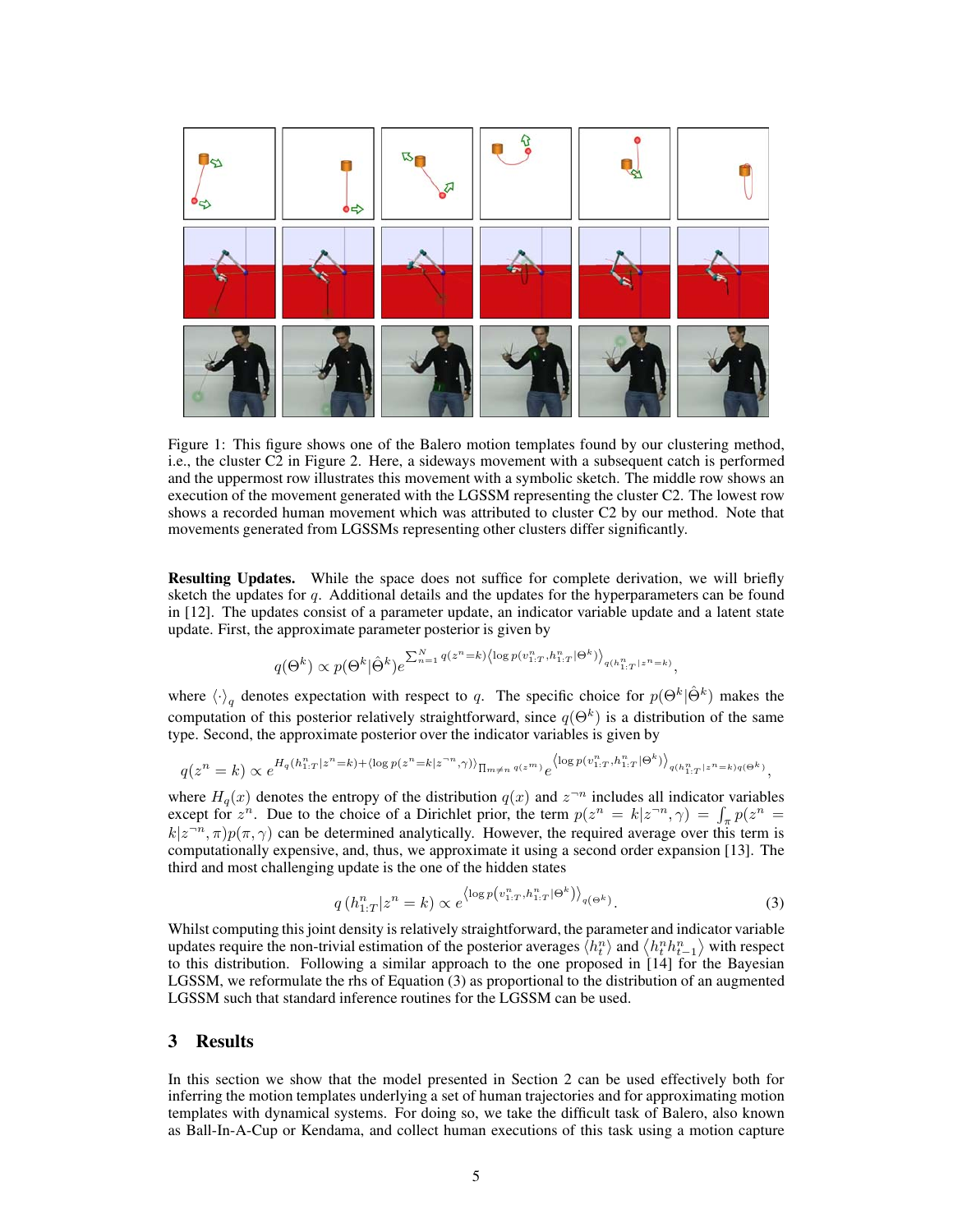

Figure 2: In this figure, we show nine plots where each plot represents one cluster found by our method. Each of the five shown trajectories in the respective clusters represents a different recorded Balero movement. For better visualization, we do not show joint trajectories here but rather the trajectories of the cup which have an easier physical interpretation and, additionally, reveal the differences between the isolated clusters. All axes show units in meters.

setup. We show that the presented model successfully extracts meaningful human motion templates underlying Balero, and that the movements generated by the model are successful in simulation of the Balero task on an anthropomorphic SARCOS arm.

### **3.1 Data Generation of Balero Motions**

In the Balero game of dexterity, a human is given a toy consisting of a cup with a ball attached by a string. The goal of the human is to toss the ball into the cup. Humans perform a wide variety of different movements in order to achieve this task [9]. For example, three very distinct movements are: (i) swing the hand slightly upwards to the side and then go back to catch the ball, (ii) hold the cup high and then move very fast to catch the ball, and (iii) jerk the cup upwards and catch the ball in a fast downwards movement. Whilst the difference in these three movements is significant and can be easily detected visually, there exist many other movements for which this is not the case.

We collected 124 different Balero trajectories where the subject was free to select the employed movement. For doing so, we used a VICON<sup>TM</sup> data collection system which samples the trajectories at 200Hz to track both the cup as well as all seven major degrees of freedom of the human arm. For the evaluation of our method, we considered the seven joint angles of the human presenter as well as the corresponding seven estimated joint velocities.

In the lowest row of Figure 1, we show how the human motion is collected with a VICON<sup>TM</sup> motion tracking setup. As we will see later, this specific movement is assigned by our method to cluster C2 whose representative generative LGSSM can be used successfully for imitating this motion (middle row). A sketch of the represented movement is shown in the top row of Figure 1.

## **3.2 Clustering and Imitation of Motion Templates**

We trained the variational method with different initial conditions, hidden dimension  $H = 35$  and a number of clusters  $K$  which varied from 20 to 50 in order to avoid suboptimal results due to local maxima.

The resulting clustering contains nine active motion templates. These are plotted in Figure 2, where, instead of the 14-dimensional joint angles and velocities, we show the three-dimensional cup trajectories resulting from these joint movements, as it is easier for humans to make sense of cartesian trajectories. Clusters C1, C2 and C3 are movements to the side which subsequently catch the ball. Here, C1 is a short jerk, C3 appears to have a circular movement similar to a jerky movement, while C2 uses a longer but smoother movement to induce kinetic energy in the ball. Motion templates C4 and C5 are dropping movements where the cup moves down fast for more than 1.2m and then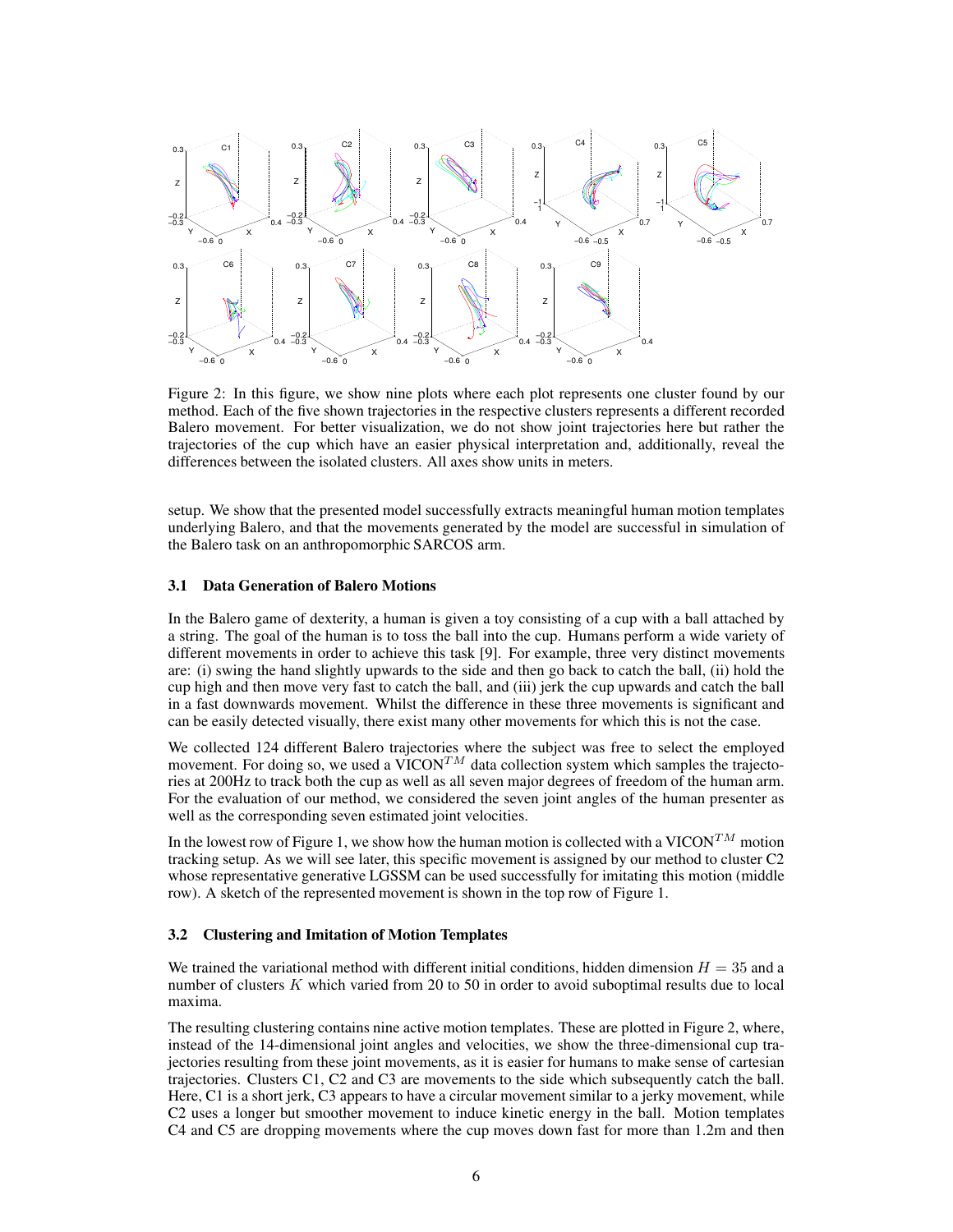

Figure 3: (a) Time-series recorded from two executions of the Balero movement assigned by our model to cluster C1. In the first and second rows are plotted the positions and velocities respectively (for better visualization each time-series component is plotted with its mean removed). (b) Two executions of the Balero movement generated by our trained model using probability distributions of cluster C1.

catches the ball. The template C5 is a smoother movement than C4 with a wider catching movement. For C6 and C7, we observe a significantly different movement where the cup is jerked upwards dragging the ball in this direction and then catches the ball on the way down. Clusters C8 and C9 exhibit the most interesting movement where the main motion is forward-backwards and the ball swings into the cup. In C8 this task is achieved by moving upwards at the same time while in C9 there is little loss of height.

To generate Balero movements with our trained model, we can use the recursive formulation of the LGSSM given by Equation 1 where, for each cluster k,  $A^k$ ,  $B^k$  and  $\mu_1^k$  are replaced by the mean values of their inferred Gaussian  $q$  distributions, while the noise covariances are replaced by the modes of their Gamma q distributions. The initial hidden state  $h_1$  and the noise elements  $\eta_t^h$  and through their values of their values of the interest of the interest  $n_1$  and the inferred optimal values are used for  $n_i^v$  are sampled from their respective q distributions, whist the inferred optimal values are used  $\mu^k_{2:T}.$ 

In Figure 3 (a) we plotted two recorded executions of the Balero task assigned by our model to cluster C1. As we can see, the two executions have similar dynamics but also display some differences due to human variability in performing the same type of movement. In Figure 3 (b) we plotted two executions generated by our model using the learned distributions representing cluster C1. Our model can generate time-series with very similar dynamics to the ones of the recorded time-series.

To investigate the accuracy of the obtained motion templates, we used them for executing Balero movements on a simulated anthropomorphic SARCOS arm. Inspired by Miyamoto et al. [15], a small visual feedback term based on a Jacobian transpose method was activated when the ball was within 3cm in order to ensure task-fulfillment. We found that our motion templates are accurate enough to generate successful task executions. This can be seen in Figure 1 for cluster C2 (middle row) and in the video on the author's website.

# **4 Conclusions**

In this paper, we addressed the problem of automatic generation of skill libraries for both robot learning and human motion analysis as a unsupervised time-series clustering and learning problem based on human trajectories. We have introduced a novel Bayesian temporal mixture model based on a variational approximation method which is especially designed to enable the use of efficient inference algorithms. We demonstrated that our model gives rise to a meaningful clustering of human executions of the difficult game of dexterity Balero and is able to generate time-series which are very close to the recorded ones. Finally, we have shown that the model can be used to obtain successful executions of the Balero movements on a physically realistic simulation of the SARCOS Master Arm.